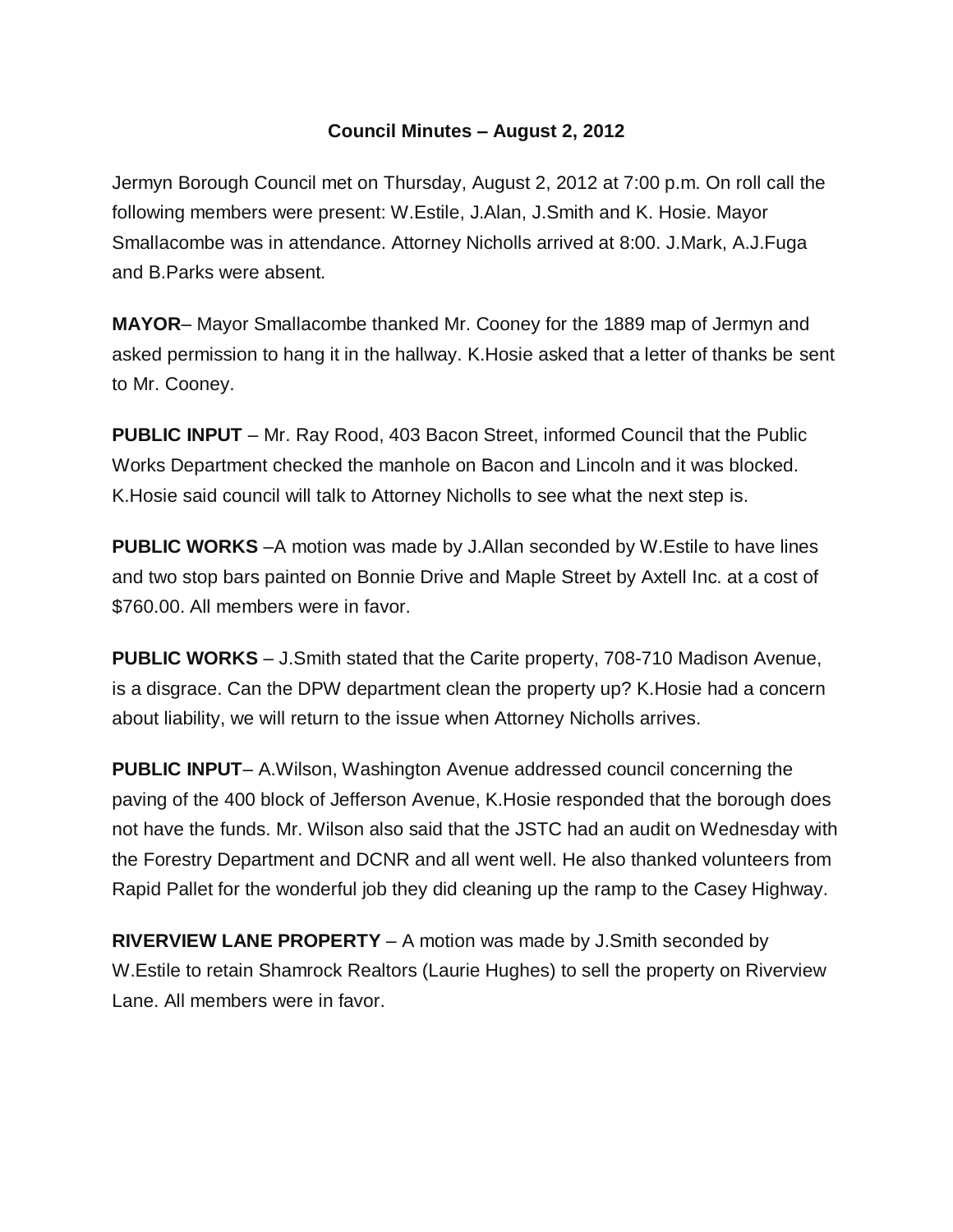J.Smith spoke to council concerning the issue of having abutting homeowners notified when a zoning variance is applied for. Mr. Smith will speak to Attorney Nicholls about the issue.

**BRIDGE STREET** – K.Hosie read the prices submitted by KBA for the Bridge Street project.

1. 48" concrete pipe – \$80,000.00 20% contingency.

2. Replacing culvert top with 9' wide by 8' long by 10" thick precast concrete slab planks -\$106,000.00.

K.Hosie asked if our public works department can do the job? Mayor Smallacombe said they would need bigger equipment. J.Smith asked if certain items could be put out to bid separately.

The sewer problem at R.Rood , 403 Bacon Street was re-addressed. Mr Rood explained that the blockage is at Bacon and Lincoln. Solicitor Nicholls said he has no problem with DPW cleaning out the manhole until the matter is resolved.

403 Bacon Street – A motion was made by J.Smith , seconded by J.Allan giving the DPW permission to clean out the manhole at Bacon and Lincoln and have attorney Nicholls initiate legal action against Gerald Raymond. All members were in favor.

Solicitor Nicholls said the borough is not to enter the Carite property, 708-710 Madison Avenue, to cut grass, but they can cut the borough's right-of-way. It was asked if the owners can be cited. Attorney Nicholls said there are no funds in the estate. Mayor Smallacombe said he was interested in the property. Attorney Nicholls said he will inform them.

Acting Chief Arthur said he will contact C.Snyder concerning the cutting of the grass at Jermyn Manor , 315-317 Rushbrook Street.

Concerning the Bridge Street construction Attorney Nicholls will call Attorney Barattini with Community Development, to see if the borough can obtain a loan for the repair of the street.